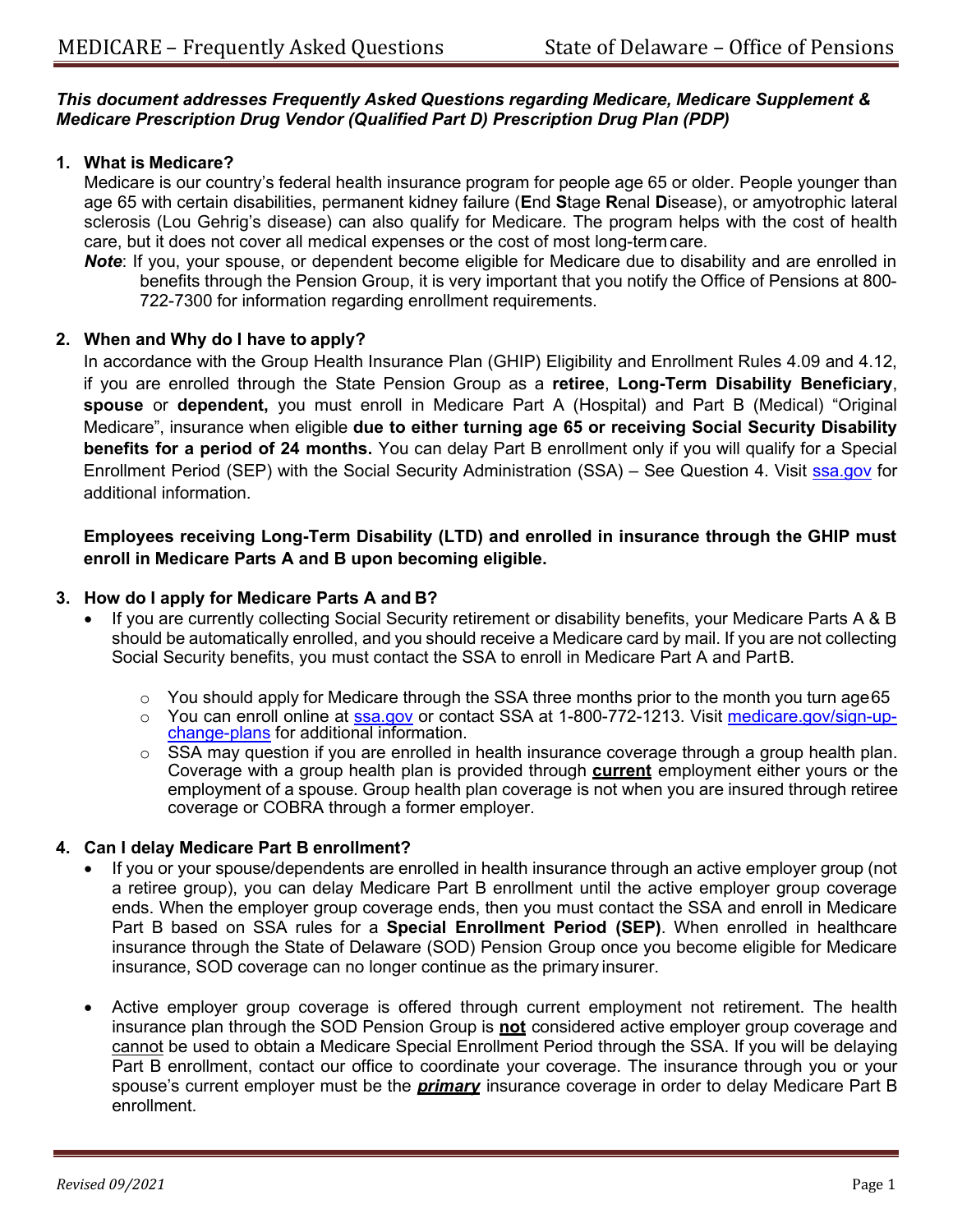# **5. What is the Medicare Part B Special Enrollment Period (SEP)?**

When your employer group coverage is ending, you need to apply through the SSA for Medicare Part B insurance three months prior to the coverage termination. To apply for Part B as a **Special Enrollment Period** (in order to avoid a premium penalty), your employer needs to complete a CMS [L-564](https://www.cms.gov/Medicare/CMS-Forms/CMS-Forms/CMS-Forms-Items/CMS009718) Form verifying dates of coverage under the active employer group **and to verify the date insurance will be terminated through the active employer group**. The CMS L-564 Form needs to be submitted to the SSA along with a [CMS 40B](https://www.cms.gov/Medicare/CMS-Forms/CMS-Forms/CMS-Forms-Items/CMS017339) *Application for Enrollment in Medicare Part B* insurance requesting the Part B effective date. In order to enroll in the Medicare Supplemental Plan offered by SOD Pension Group you need to notify the Office of Pensions by submitting a copy of your Medicare Part B enrollment verification along a Medicare [supplement](https://open.omb.delaware.gov/forms/retireeForms/ApplicationHealth-SpecMedPlanOnly2018.pdf) plan application. Additional information can be found on [Medicare.gov](https://www.medicare.gov/sign-up-change-plans/when-can-i-join-a-health-or-drug-plan/special-circumstances-special-enrollment-periods) or click thi[sexample.](https://www.medicarerights.org/PartB-Enrollment-Toolkit/PartB-Special-Enrollment-Period.pdf)

# **6. How do I apply for Medicare B due to a Special EnrollmentPeriod?**

- These are three current options to enroll in Medicare Part B when you already have PartA:
	- **1.** Log on the SSA website at ssa.gov and navigate to ["Apply Online for Medicare Part B During a](https://secure.ssa.gov/mpboa/medicare-part-b-online-application/) Special [Enrollment](https://secure.ssa.gov/mpboa/medicare-part-b-online-application/) Period". Complete both the [CMS-40B](https://www.cms.gov/Medicare/CMS-Forms/CMS-Forms/CMS-Forms-Items/CMS017339) and [CMS-L564](https://www.cms.gov/Medicare/CMS-Forms/CMS-Forms/CMS-Forms-Items/CMS009718) forms. Then upload the forms for SSA to process the enrollment. The Medicare Part B effective date should be the retirement effective date or date benefits will be enrolled under the PensionGroup.
	- **2.** Fax completed [CMS-40B](https://www.cms.gov/Medicare/CMS-Forms/CMS-Forms/CMS-Forms-Items/CMS017339) and [CMS-L564](https://www.cms.gov/Medicare/CMS-Forms/CMS-Forms/CMS-Forms-Items/CMS009718) forms to 1-833-914-2016.
	- **3.** Mail your [CMS-40B,](https://www.cms.gov/Medicare/CMS-Forms/CMS-Forms/CMS-Forms-Items/CMS017339) and [CMS-L564, a](https://www.cms.gov/Medicare/CMS-Forms/CMS-Forms/CMS-Forms-Items/CMS009718)nd evidence to your local Social Security [fieldoffice.](https://www.ssa.gov/locator/)

# **7. When does the Office of Pensions need a copy of my Medicarecard?**

In order to meet the enrollment deadline for the Special Medicfill Plan, the Office of Pensions must receive a copy of your Medicare card at least 30 days prior to your Medicare eligibility start date (either due to obtaining the age or 65 or after 24 months of becoming approved for Social Security Disabilitybenefits).

# **8. What if I do not receive my Medicare card?**

If you have not received a Medicare card, please contact SSA at 1-800-772-1213 to check your enrollment status. It is highly recommended that you create an online account through [ssa.gov](https://www.ssa.gov/) and print an enrollment verification letter. This letter can be forwarded to the Office of Pensions as verification of your enrollment to expedite your supplement and prescription insurance enrollment. The benefit verification letter must verify your unique Medicare Beneficiary ID (MBI) number and enrollment effective dates of both **Medicare Part A and Part B insurance**.

- *Note* The Office of Pensions does not have direct access to Social Security or Medicare records. The Pension Office must receive documentation, either the SSA benefit verification letter or a copy of your updated Medicare card, in order to enroll you in the Special Medicfill Plan. A copy of your Medicare card is required for your pension file. **It is important that you include your Pension Employee ID or Social Security number on the documentation to expedite your enrollment.**
- **9. Is there a charge for Medicare Part A and Part B insurance that am I responsible topay?**
	- You are eligible for premium-free Part A if you are age 65 or older and you or your spouse worked and paid Medicare taxes for at least 10 years. Please contact the Office of Pensions if you do not qualify for free Part A insurance.
	- **There is a monthly premium cost for Part B (medical) insurance. In order to remain enrolled under the SOD Pension Group insurance, you are responsible to maintain Part B enrollment and pay**  Part B monthly premiums to the SSA. The Office of Pensions is not responsible for your Part B enrollment and/or payment of your monthly Part B premiums. Failure to maintain Medicare Part A and B enrollment with the SSA will result in termination of medical and prescription drug coverage through the SOD Pension Group.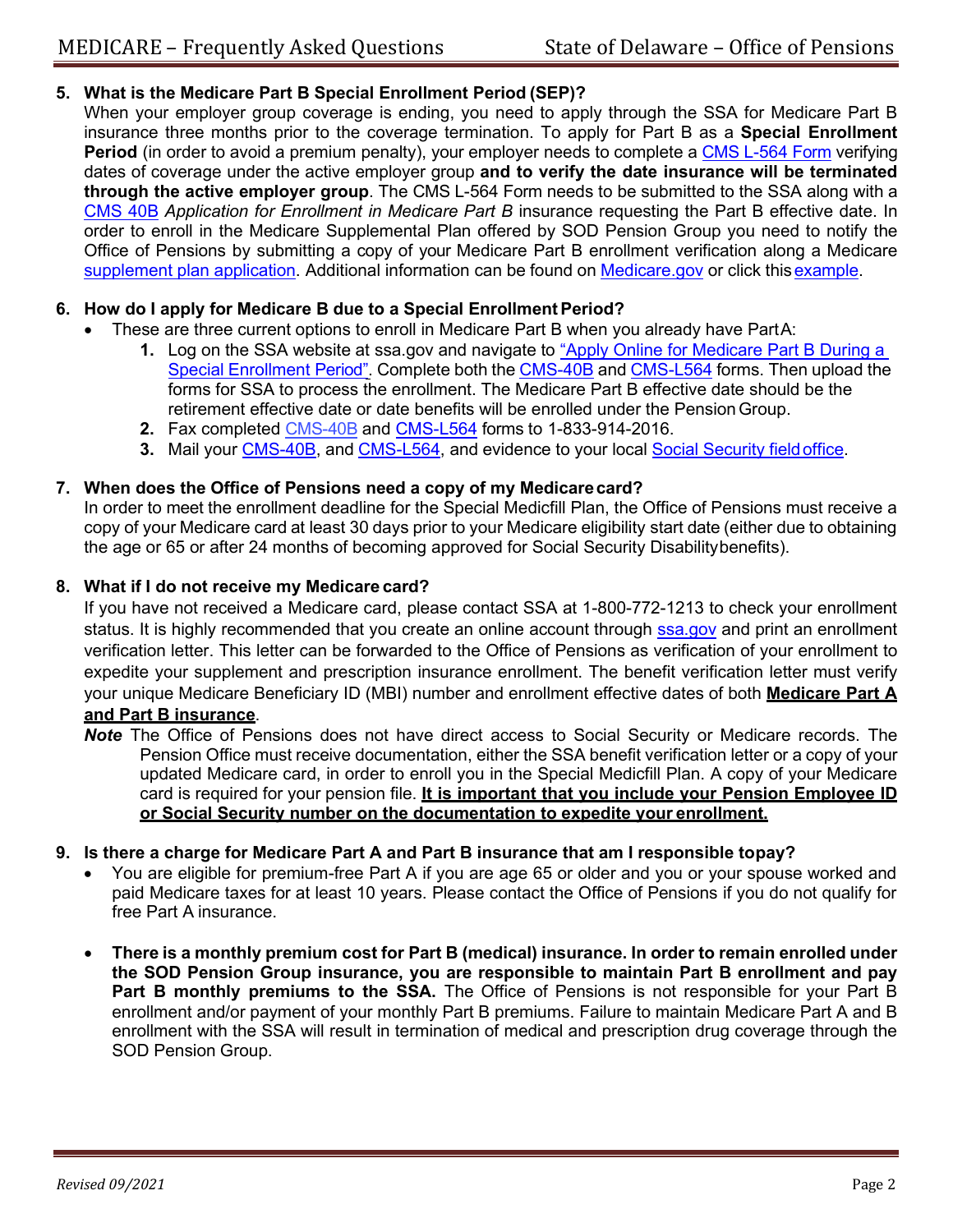$\circ$  The monthly cost and payment arrangement for Part B monthly premiums is determined by and paid directly to the SSA. Part B premiums are not deducted from your pension payment. If the SSA determines that you are a high-income earner, a higher Part B premium and an additional premium for enrollment in a qualified Part D prescription plan is charged. This is an Income-Related Monthly Adjustment Amount (IRMAA). You are responsible to pay all required premiums directly to the SSA. Failure to pay premiums will result in the termination of Medicare insurance.

## **10. What does Medicare cover?**

If the medical provider accepts Medicare and the service(s) are covered by Medicare, Medicare will typically pay 80% of the allowable charges of the claim. The Official U.S. Government Site for Medicare [\(medicare.gov\)](https://www.medicare.gov/) is user friendly and provides a wealth of information on this topic. You may also contact Medicare by telephone at 1-800-MEDICARE (1-800-633-4227).

### **11. What is the State of Delaware's Medicare Supplement Plan?**

The State of Delaware provides a Medicare Supplement Plan called Special [Medicfill.](https://dhr.delaware.gov/benefits/medicare/plan-booklet.shtml) This is a Medigap plan administered by Highmark of Delaware. The Special Medicfill plan is offered *with or without* qualified Part D prescription drug coverage that is administered through a prescription drug vendor.

#### **12. What does Special Medicfill cover?**

- Once Medicare becomes your primary insurance, Medicare Supplement plans will only cover if Medicare pays as the primary payer. Special Medicfill typically covers 20% of allowable charges of the claim balance after Medicare pays as primary. This plan also covers the Medicare Part B deductible. Please present both your Medicare and Highmark Medicare Supplemental cards when using medical/hospital services.
- For more information on the Highmark Medicare Supplement plan, Special Medicfill, please visit: [https://dhr.delaware.gov/benefits/medicare/highmark.shtml.](https://dhr.delaware.gov/benefits/medicare/highmark.shtml)

## **13. What does the Part D Prescription Plan cover?**

This is an enhanced Medicare Part D prescription plan. The plan does not have a deductible and has a wrap in place during the coverage gap ("donut hole") period: Copays will not increase during the coverage gap period.

| <b>Prescription Coverage</b>             | 30-Day Supply | 90-Day Supply |
|------------------------------------------|---------------|---------------|
| Tier 1 Generic                           | \$8.00        | \$16.00       |
| Tier 2 Preferred (Formulary)             | \$28.00       | \$56.00       |
| Tier 3 Non-Preferred Brand/Generic Drugs | \$50.00       | \$100.00      |

For more information, please visit: [https://dhr.delaware.gov/benefits/prescription/medicare/.](https://dhr.delaware.gov/benefits/prescription/medicare/)

### **14. How much will the Special Medicfill Plan cost me per month?**

The premium is based on retirement date and your years of creditable service earned while working for the State of Delaware. Please refer to the Office of Pensions website at [Rate Tables for Medicare Pensioners](https://open.omb.delaware.gov/pensionPlans/StateEmp/sep_health.shtml) for rate details. Contact the Benefits Section of the Office of Pensions if you have questions.

#### **15. Will there be changes in how much Special Medicfill costs?**

Special Medicfill monthly premium cost or plan changes, including prescription co-pays, are communicated each year at the end of September. Open enrollment for the Special Medicfill Plan is held annually in the month of October and any elected changes are effective the following January 1<sup>st</sup>.

### **16. Can I keep my vision and dental insurance through the Office of Pensions?**

Vision and dental insurance plans are separate plans from your medical coverage. Enrollment in Medicare will not affect your enrollment in these plans. If you wish to make changes to these plans, you must do so during the open enrollment period held annually in May or within 30 days of a qualifying event (enrollment in Medicare is not a qualifying event).